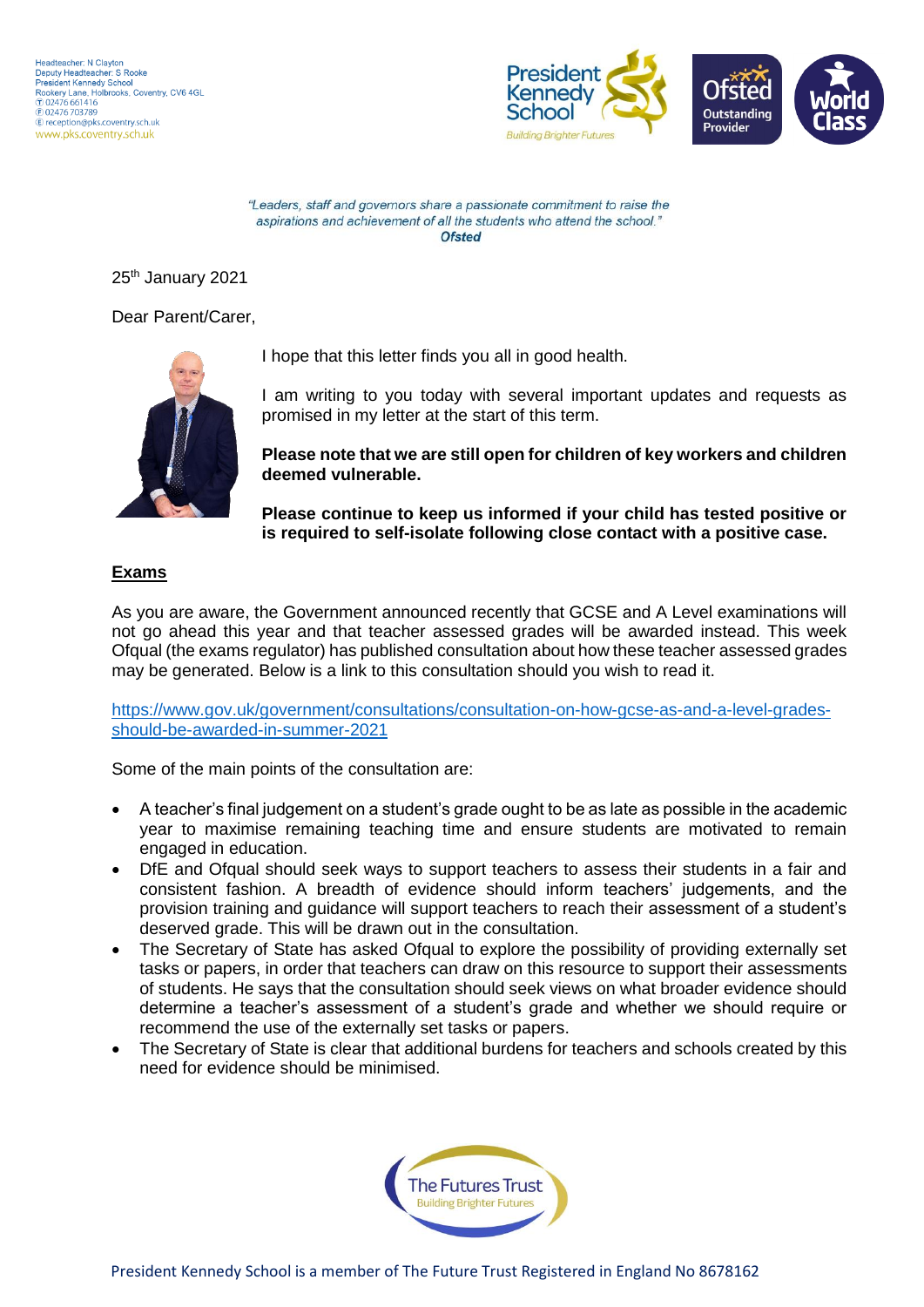Headteacher: N Clayton Deputy Headteacher: S Rooke President Kennedy School Rookery Lane, Holbrooks, Coventry, CV6 4GL  $(7) 02476661416$ © 02476 001410<br>
© 02476 703789<br>
© reception@pks.coventry.sch.uk www.pks.coventry.sch.uk



"Leaders, staff and governors share a passionate commitment to raise the aspirations and achievement of all the students who attend the school." Ofsted

- He sets out his view that the consultation should set out proposals which allow students to be assessed based on what they have learnt, rather than against content they have not had a chance to study.
- Schools and trusts should undertake quality assurance of their teachers' assessments and provide reassurance to the exam boards. DfE and Ofqual should provide training and guidance to support that, and there should also be external checks in place to support fairness and consistency between different institutions and to avoid centres proposing anomalous grades. However, it is the Secretary of State's view that changes to grades as a result of the external quality assurance process should be the exception.

The consultation will be open for two weeks and then the Department for Education will confirm how the process will operate this year. Once we have this clarity, I will write to you again to confirm how we will work to ensure students in Years 11 and 13 receive the grades that all their hard work deserves. In the meantime, please rest assured that we will continue to prepare Year 11 and 13 students as we would under normal circumstances. We remain determined to ensure that our students can progress successfully to the next stage of their education.

## **Learning**

The term has started well from a learning point of view as staff and students get used to this very different way of working. Nothing quite replaces students being in classrooms with their teachers but all who are engaged are working well together to ensure that high quality learning continues during this period of national lockdown. At present there are still students who have not engaged with their lessons since the start of the term. It is vital that **all** students log into their daily tutor registration and their lessons so please can I urge all parents to encourage students to do this every day so that vital learning and positive routines can continue. It is so important during this period that we maintain as much normality as we possibly can; please do get in touch with us if we can be of any help to support you with this. I include a link below to our website page which details our remote learning programme with some answers to frequently asked questions.

<https://www.pks.coventry.sch.uk/attachments/download.asp?file=6286&type=pdf>

## **PCD**

Our annual Parent Consultation Day this year will take place across 2 days: Thursday 28<sup>th</sup> and Friday 29<sup>th</sup> January. I know that letters have gone out to parents requesting appointment times. I do think it more important than ever this year that we come together to discuss with you the progress of your sons and daughters. Your appointment will provide not only an opportunity to do this but also for us to be alerted to any problems students may be having with remote learning and perhaps how we can support you further at this time. We will also be able to offer parents and carers some tips on how you can support students working from home. Please can I remind you that there will be no live lessons across these two days. Teachers will provide guidance to students